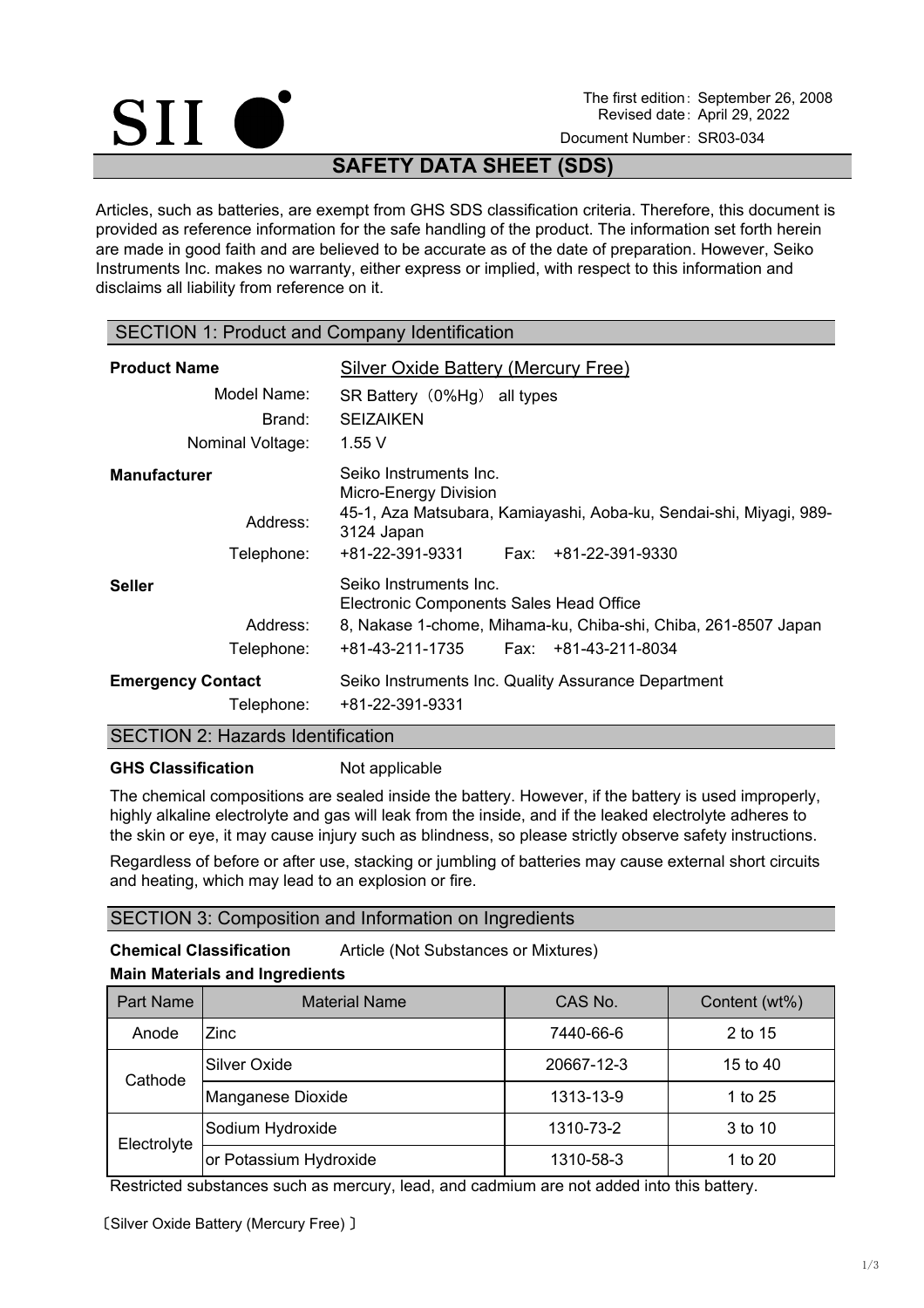### SECTION 4: First Aid Measures

In the case of a leakage (e.g. electrolyte) from the can, take the following measures:

- Inhalation : Fumes can cause respiratory irritation. Remove to fresh air and seek medical treatment immediately.
- Skin contact : Immediately rinse with plenty of clean water and seek medical treatment.
- Immediately rinse with plenty of clean water and seek medical treatment. Eyes contact :

Ingestion : Rinse mouth with clean water and seek medical treatment immediately.

In the case of ingestion of a battery :

May lead to burns. Seek medical assistance promptly.

### SECTION 5: Fire Fighting Measures

Fire extinguishing agent Water, dry sand, and all types of fire extinguishers are effective. In the case of a fire in the vicinity, avoid high temperatures to prevent an explosion.

### SECTION 6: Accidental Release Measures

The battery is sealed to prevent leakage of gas or liquid. Should liquid leak from the battery, wipe it off with a rag and move the battery to a well-ventilated area. Should the liquid come in contact with the human body, see Section 4 First Aid Measures.

### SECTION 7: Precautions During Handling and Storage

| <b>Handling</b> | Keep out of reach of children.<br>Do not heat or throw into a fire.<br>Do not deform or disassemble.<br>Do not short-circuit. Do not connect wires to the terminals, stack batteries, or carry<br>or store them with metal products such as necklaces and hairpins.<br>Do not connect the terminals in reverse. |  |
|-----------------|-----------------------------------------------------------------------------------------------------------------------------------------------------------------------------------------------------------------------------------------------------------------------------------------------------------------|--|
|                 | Do not charge.<br>Do not weld or solder directly.<br>Do not mix old and new batteries or batteries of different types or brands.                                                                                                                                                                                |  |
|                 | Exhausted batteries should be immediately removed from equipment.<br>Do not swallow the battery. In case of ingestion of a battery, see Section 4 First Aid<br>Measures.<br>Do not allow children to replace batteries without adult supervision.                                                               |  |
| <b>Storage</b>  | Store in their original packaging to prevent short circuits.<br>Keep dry.<br>Do not store in places of the high temperature, high humidity, or under direct<br>sunlight.                                                                                                                                        |  |

### SECTION 8: Exposure Controls / Personal Protection

The battery is sealed to prevent leakage. There is no need of personal protective equipment on regular handling and storage. Should a large amount of liquid (electrolyte) leak from the batteries, wear protective equipment.

| <b>Respiratory Protection:</b> | Protective mask with a filter preferably    |
|--------------------------------|---------------------------------------------|
| <b>Protective Gloves:</b>      | Safety gloves                               |
| Eye Protection:                | Safety goggles and/or glasses for chemicals |

〔Silver Oxide Battery (Mercury Free) 〕